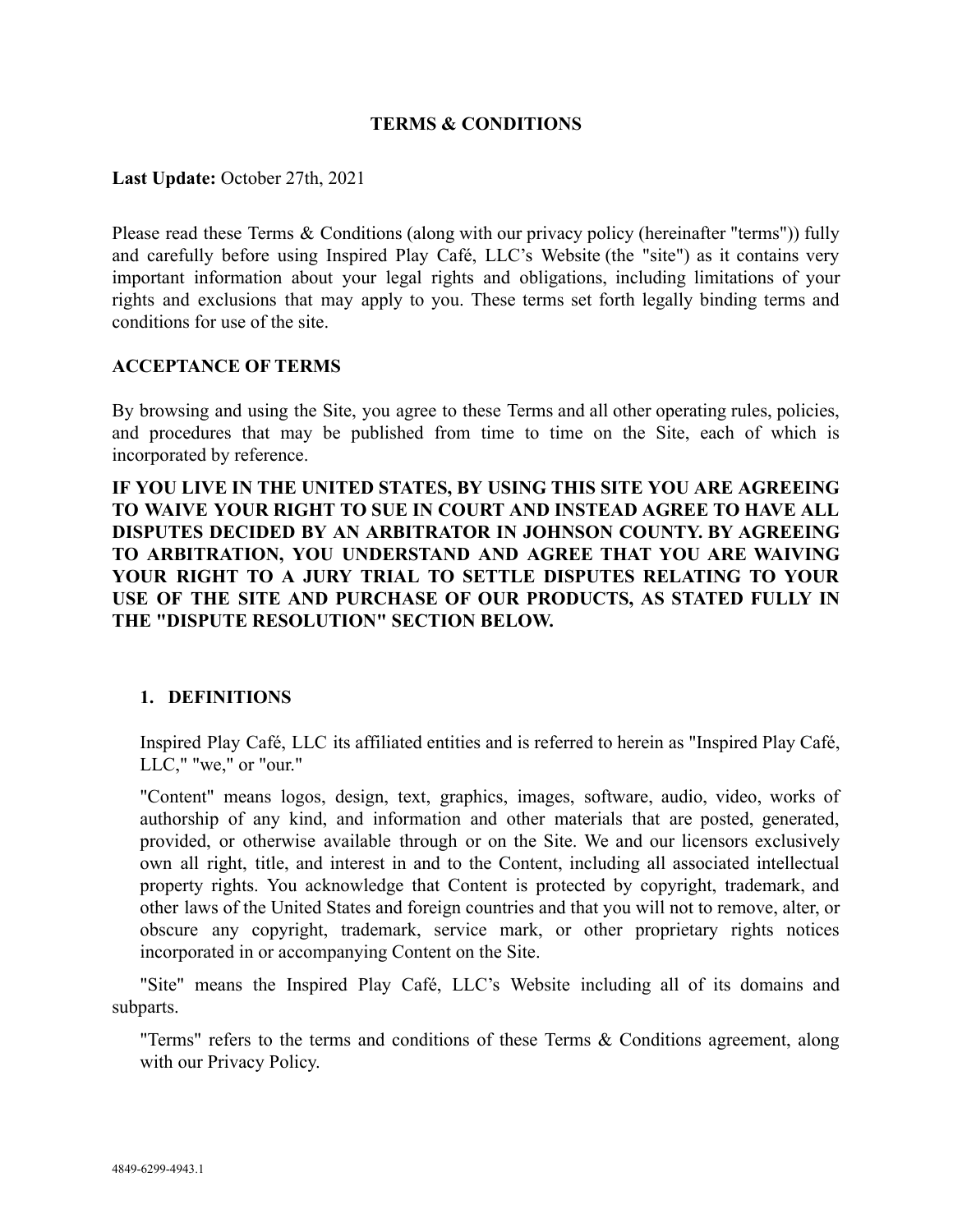"User" means any visitor to the Site, regardless of whether the visitor registers for the Site or purchases any products from the Site and is referred to herein as "User" or "you."

"User Content" refers to any photographs, comments, video clips, or other Content that Users, including you, may upload to the Site. Content includes, without limitation, User Content. We do not claim any ownership rights in any User Content and nothing in these Terms will be deemed to restrict any rights a User may have to use and exploit their own User Content.

### **2. ELIGIBILITY TO USE THE SITE**

You may use the Site only if you are eighteen (18) years or older and capable of forming a binding contract with us and are not barred from using the Site under any applicable law. As long as you comply with these Terms, you may view and use our Site for your personal, non-commercial purposes. No other use of the Site is authorized.

a. Notice required by California Law

Pursuant to California Civil Code Section 1879.3, California residents are entitled to the following specific consumer rights notice:

The name, address, and telephone number of the provider of this service is Inspired Play Café, LLC at 6527 West 119<sup>th</sup> Street, Overland Park, Kansas, 66209. Complaints regarding products, or requests to receive further information regarding use of this Site may be sent to the above address or to info@inspiredplaycafe.com.

The Complaint Assistance Unit of the Division of Consumer Services of the California Department of Consumer Affairs may be contacted in writing at 1625 North Market Boulevard, Suite N 112, Sacramento, California 95834 or by telephone at (800) 952-5210.

b. Important information for New Jersey residents

If you live in New Jersey, please carefully read these Terms and understand that by using the Site, placing an order on the Site or creating an account, in addition to the other terms and conditions herein, you agree:

Any dispute between you and Inspired Play Café, LLC will be governed by the laws of the State of Kansas and subject to the dispute resolution provisions set forth in the "Disputes Resolution" section below;

Under the laws of the State of New Jersey, limitations on implied warranties or the exclusive limitation of certain damages as set forth below in the "DMCA/Copyright Policy," "Disclaimers of Warranties," "Limitations on Liability," and "Anti-Diversion" sections may not apply to you; and

As set forth in the "Indemnification" section below, you are responsible for any harm you cause Inspired Play Café, LLC, whether it is because of your (i) User Content;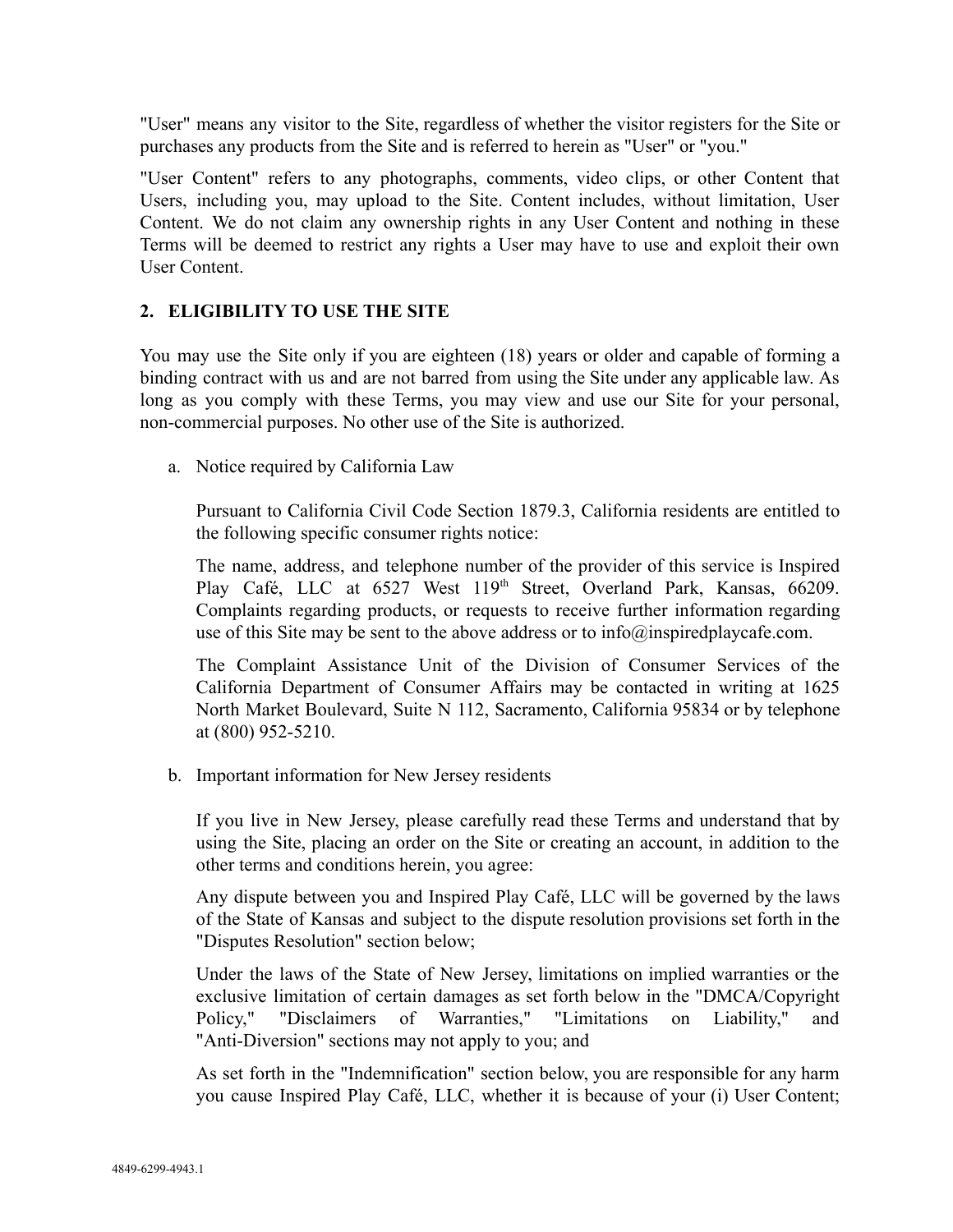(ii) violation of any applicable law that protects Inspired Play Café, LLC or our legal rights or those of any third party that your actions have damaged; (iii) material uncured breaches of these Terms; (iv) infringement by you of any intellectual property rights that belong to Inspired Play Café, LLC or any third party; (v) any and all activities that occur under your account, username, and password.

### **3. INTERNATIONAL USERS**

Our Site is controlled, operated, and administered from our offices in Kansas, United States of America. We make no representation that Content on the Site is appropriate or available for use at other locations outside the United States, and access to Content is prohibited from territories where the Content or products available through the Site are illegal. You may not use the Site or export its Content or products in violation of United States export laws and regulations. If you access the Site from a location outside of the United States, you are responsible for compliance with all local laws if, and to the extent, local laws are applicable.

#### **4. GOVERNING LAW**

These Terms and any action or proceeding relating thereto will be governed by the laws of the State of Kansas. If any provision or part-provision of these Terms is declared invalid, unlawful, void, or for any reason unenforceable, it will be deemed severable and will not affect the validity and enforceability of the remaining provisions of these Terms, which will be enforced to the maximum extent permissible.

### **5. CHANGES TO TERMS OF USE**

We reserve the right to make changes to these Terms at any time, and such changes will be effective immediately upon being posted on the Site. Each time you use the Site, you should review the current Terms. You can determine when these Terms were last revised by referring to the "LAST UPDATED" legend at the top of these Terms of Use. Your continued use of the Site will constitute your acceptance of the current Terms; however, any material change to these Terms after your last usage of the Site will not be applied retroactively. Except for such material changes, the Terms that were in effect at the time any claim or dispute arose between you and Inspired Play Café, LLC will be applied.

#### **6. YOUR ACCOUNT**

You may be required to register with Inspired Play Café, LLC in order to access certain services or areas of the Site. With respect to any such registration, we may refuse to grant you the username you request. Your username and password are for your personal use only. If you use the Site, you are responsible for maintaining the confidentiality of your account and password and for restricting access to your computer, and you agree to accept responsibility for all activities that occur under your account or password. In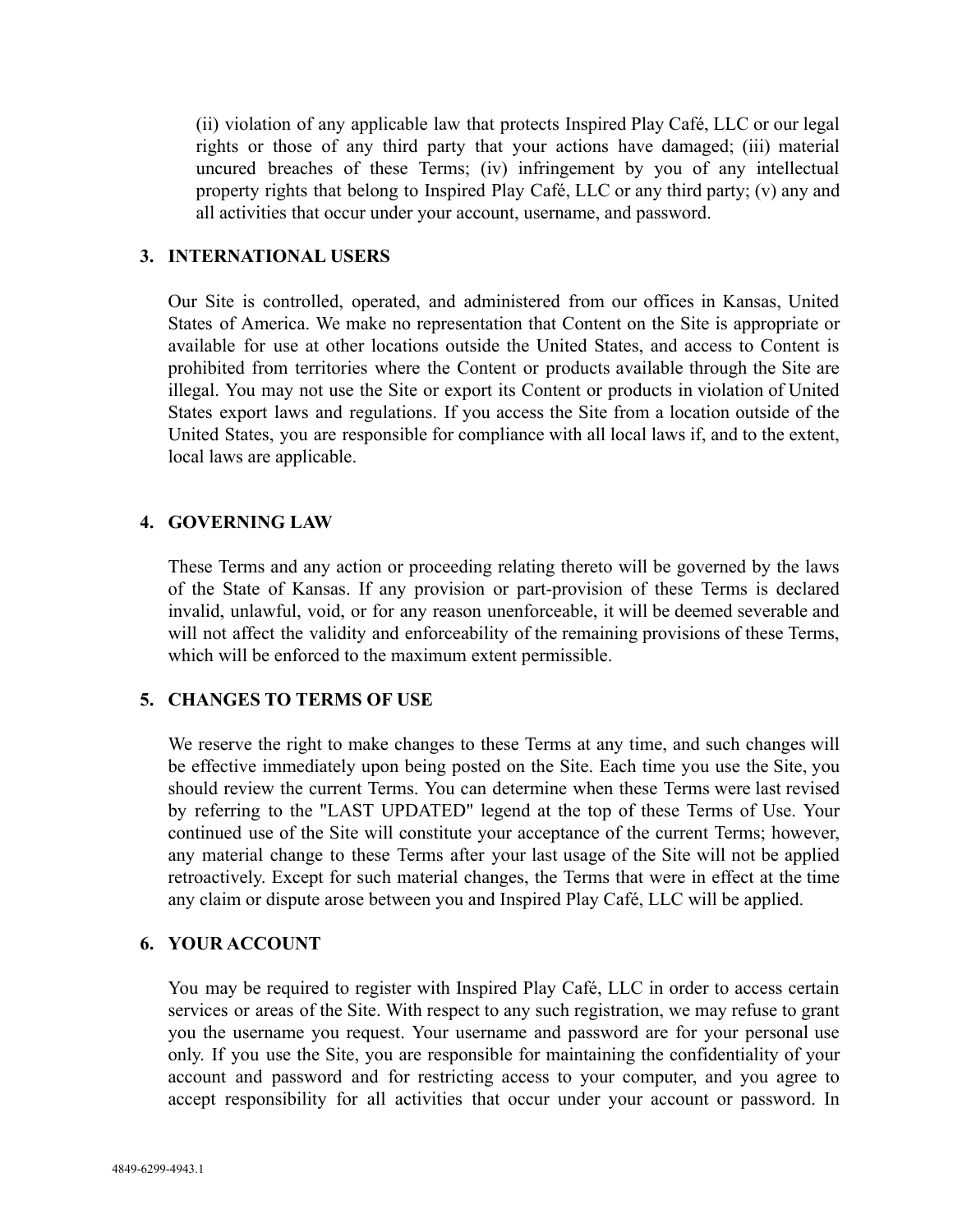addition to all other rights available to Inspired Play Café, LLC, including those set forth in these Terms, we reserve the right, in our sole discretion to terminate your account or your use of the Site, block or prevent future access to and use of the Site, refuse service to you, or cancel your product orders (i) if you violate any of these Terms; (ii) for any other reason; or (iii) for no reason. Upon any such termination, your right to use the Site will immediately cease.

# **7. PRIVACY POLICY AND COOKIE POLICY**

Users of the Site should refer to our Privacy Policy for information about how we use and collect information, which may be accessed by clicking on the following [link](https://23327ead-c37c-4cdf-8314-b939e11a6340.usrfiles.com/ugd/23327e_7f714218004a49fda62615971a075aeb.pdf) (as may be updated from time to time). You agree that we may collect, use, retain, and disclose your personally identifiable information to the extent permissible by law and as described in the Privacy Policy and Cookie Policy (if applicable) and that those policies will govern our collection and use of your personally identifiable information to the extent permissible by law.

# **8. RULES OF CONDUCT AND GENERAL PROHIBITIONS**

You must only use this Site for lawful purposes, and you must not use it in any way that infringes the rights of anyone else or that restricts or inhibits anyone else's enjoyment of the Site. You may not, without our written consent (i) copy, reproduce, use, or otherwise deal with any Content on the Site; (ii) modify, distribute, or re-post any Content on the Site for any purpose; or (iii) use the Content of the Site for any commercial exploitation whatsoever.

In using the Site, you further agree not to do any of the following:

post, publish, submit, or otherwise transmit any Content that (i) infringes, misappropriates, or violates a third party's patent, copyright, trademark, trade secret, or other intellectual property rights, or rights of publicity or privacy; (ii) is knowingly false, fraudulent, misleading, or deceptive; (iii) is defamatory, abusive, vulgar, hateful, harassing, obscene, profane, sexually oriented, threatening, invasive of a person's privacy, or otherwise volatile of any law; or (iv) promotes illegal or harmful activities or substances; disrupt or interfere with the security of, or otherwise abuse, the Site or any service, systems resource, account, server, or network connected to or accessible through the Site, or affiliated or linked websites; disrupt or interfere with any other User's enjoyment of the Site, or affiliated or linked websites; post, publish, submit or otherwise transmit through or on the Site any viruses or other harmful, disruptive, or destructive files; use, frame, or utilize framing techniques to enclose our trademark, logo, or other proprietary information (including, but not limited to, images found on the Site, Content, any text, or the layout/design of any page or form contained on a page) without our express written consent; use meta tags or other "hidden text" utilizing our name, trademark, or product name without our express written consent; deep link to the Site without our express written consent; create or use a false identity on the Site, share your account information, or allow any person besides yourself to use your account to access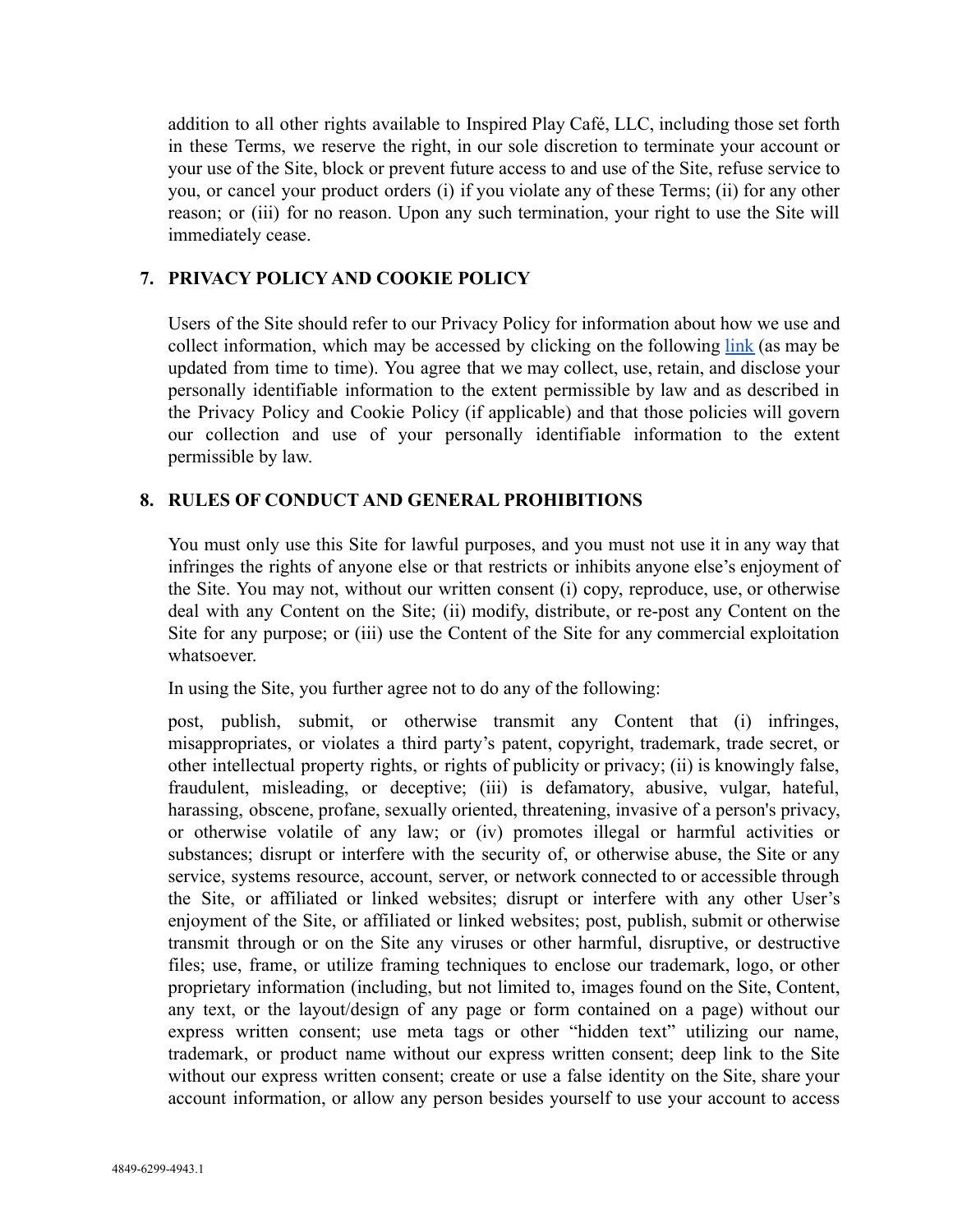the Site; collect or store personal data about others; attempt to obtain unauthorized access to the Site or portions of it that are restricted from general access; and encourage or enable another User or individual to do any of the foregoing prohibited activities.

By accessing or using this Site you agree to comply with all applicable local, national, and international laws and regulations relating to your use of or activities on the Site. To the extent permissible by law, we will not be responsible or liable to any third party for the User Content or accuracy of any Content posted by you or any other User on the Site. We have the right to remove any User Content or posting you make on the Site if, in our sole discretion, such Content or posting does not comply with the standards set out in these Terms.

If you do not agree to these Terms, you do not have our consent to obtain information from or otherwise use the Site. Failure to use the Site in accordance with these Terms may subject you to civil or criminal penalties.

YOU ACKNOWLEDGE AND AGREE THAT BY ACCESSING OR USING THE SITE, AND/OR DOWNLOADING OR POSTING ANY CONTENT FROM OR ON THE SITE, YOU HAVE READ, UNDERSTAND, AND AGREE TO BE BOUND BY THESE TERMS WHETHER OR NOT YOU HAVE CREATED AN ACCOUNT ON THE SITE. IF YOU DO NOT AGREE TO THESE TERMS, YOU HAVE NO RIGHT TO ACCESS OR USE THE SITE. If you accept or agree to these Terms on behalf of a company or other legal entity, you represent and warrant that you have the authority to bind that company or legal entity to these Terms and, in such event, "you" or "your" will refer and apply to that company or other legal entity.

# **9. RIGHT TO USER CONTENT POSTED BY YOU**

By making any User Content available to or through the Site, you hereby grant Inspired Play Café, LLC a non-exclusive, transferable, sub-licensable, worldwide, royalty-free license to use, copy, modify, create derivative works based upon, distribute, publicly display, publicly perform, and distribute your User Content in connection with operating and providing products and services to you and/or other Users, and also in connection with advertising of our products and services.

In the event you upload any User Content to the Site, we have the right to use any and all such elements of the Content in connection with and/or as part of our business, including, but not limited to, in connection with or in any advertising in any and all media, product packaging, printed publications, presentations, promotional materials, events, and associated marketing materials, television and cinema commercials, videos, or on the Site in perpetuity throughout the world as we, in our sole discretion, see fit without further consent by, or payment to, you. By uploading User Content to the Site, you agree to grant Inspired Play Café, LLC the right to use your copyright in such User Content. We also have all right, title, and interest in any and all results and proceeds from our use of the User Content to the extent permissible by law. We have the right to transfer our rights to use the User Content to any third party, including, but not limited to, any of our subsidiaries or affiliated companies.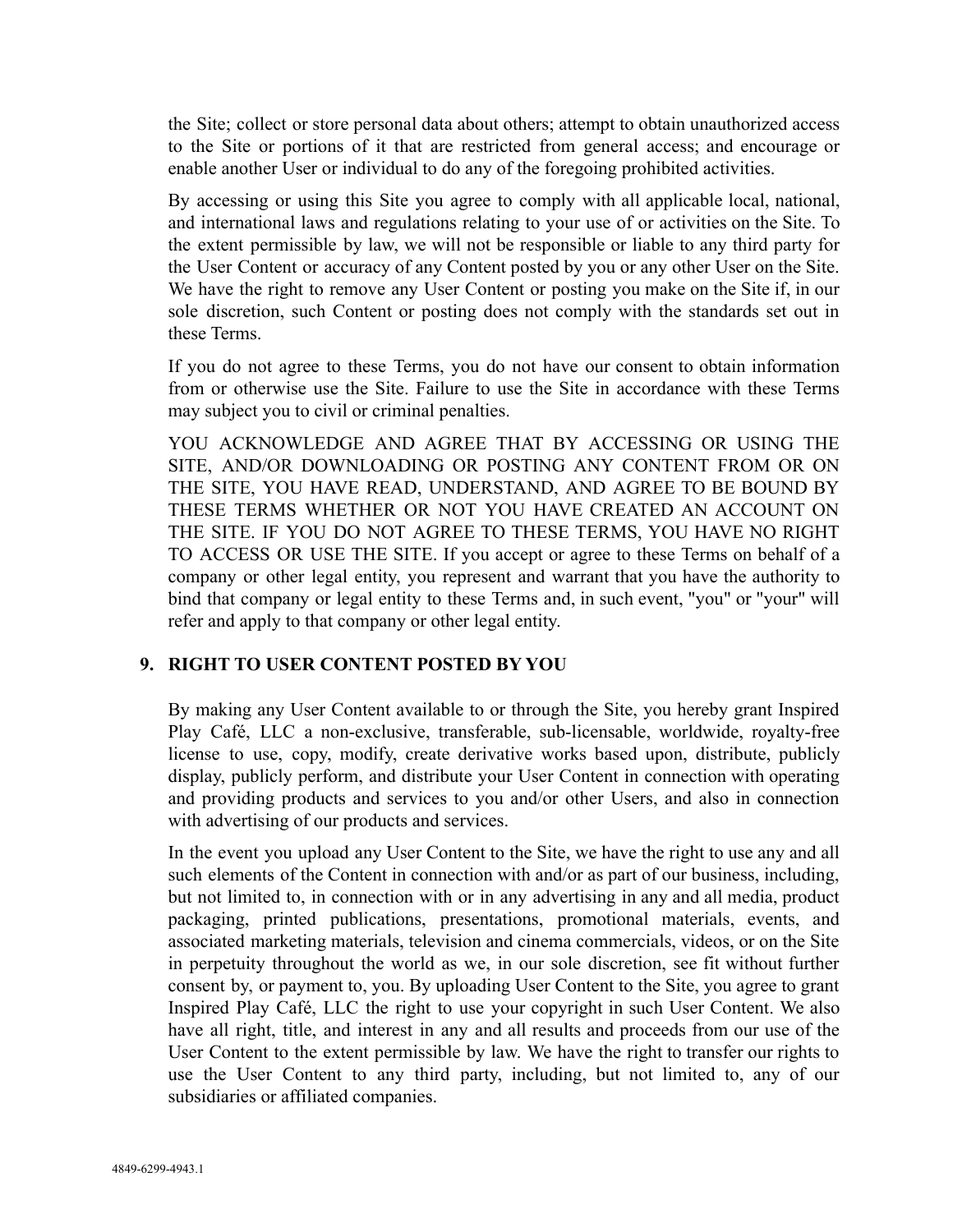We may alter, adopt, or edit the User Content and any further material created under these Terms, and market and exploit it entirely in our sole discretion. We are not obligated to make use of any of your User Content or exercise any of the rights granted by these Terms.

You are responsible for all your User Content. You represent and warrant that you own all of your User Content or you have all rights that are necessary to grant Inspired Play Café, LLC the license rights in your User Content under these Terms. You also represent and warrant that neither your User Content, nor your use and provision of your User Content to be made available through the Site, nor any use of your User Content by Inspired Play Café, LLC on or through the Site, will infringe, misappropriate, or violate a third party's intellectual property rights, rights of publicity or privacy, or result in the violation of any applicable law or regulation.

You can remove your User Content by specifically deleting it. However, in certain circumstances, some of your User Content (such as posts or comments you make) may not be completely removed and copies of your User Content may continue to exist on the Site. We are not responsible or liable for the removal or deletion of (or the failure to remove or delete) any of your User Content.

### **10. INDEMNIFICATION**

You will defend, indemnify, and hold harmless Inspired Play Café, LLC, our affiliates, and each of our and their respective officers, directors, employees, contractors, suppliers, representatives, and agents from any and all claims, demands, liabilities, damages, losses, costs, and expenses, including, but not limited to, reasonable attorneys' fees, that arise from or relate to (i) your access or use of the Site or Content; (ii) your User Content; (iii) violation of any applicable law that protects Inspired Play Café, LLC or our legal rights or those of any third party that your actions have damaged; (iv) your violation of these Terms or any applicable law, including, but not limited to, infringement by you of any intellectual property rights owned by Inspired Play Café, LLC or any third party; (v) any and all activities that occur under or in connection with your account, username, and/or password. We reserve the right to assume the exclusive defense and control of any matter otherwise subject to indemnification by you, in which event you will assist and cooperate with Inspired Play Café, LLC in asserting any available defenses. YOU AGREE TO BE RESPONSIBLE FOR ALL SUCH DAMAGES, CLAIMS, OR LOSSES TO THE FULLEST EXTENT PERMITTED BY LAW, EVEN IF THEY ARE CAUSED BY OUR ACTIVE OR PASSIVE NEGLIGENCE, EVEN IF WE ARE ADVISED OF THE POSSIBILITY OF SUCH DAMAGES, CLAIMS, OR LOSSES, AND EVEN IF THEY ARE REASONABLY FORESEEABLE.

### **11. COPYRIGHTS AND TRADEMARKS**

The Site, including all of the Content, is protected by copyright, trademark, and other laws of the United States and foreign countries. Unless expressly stated otherwise, we retain other proprietary rights in all Content and products available through the Site.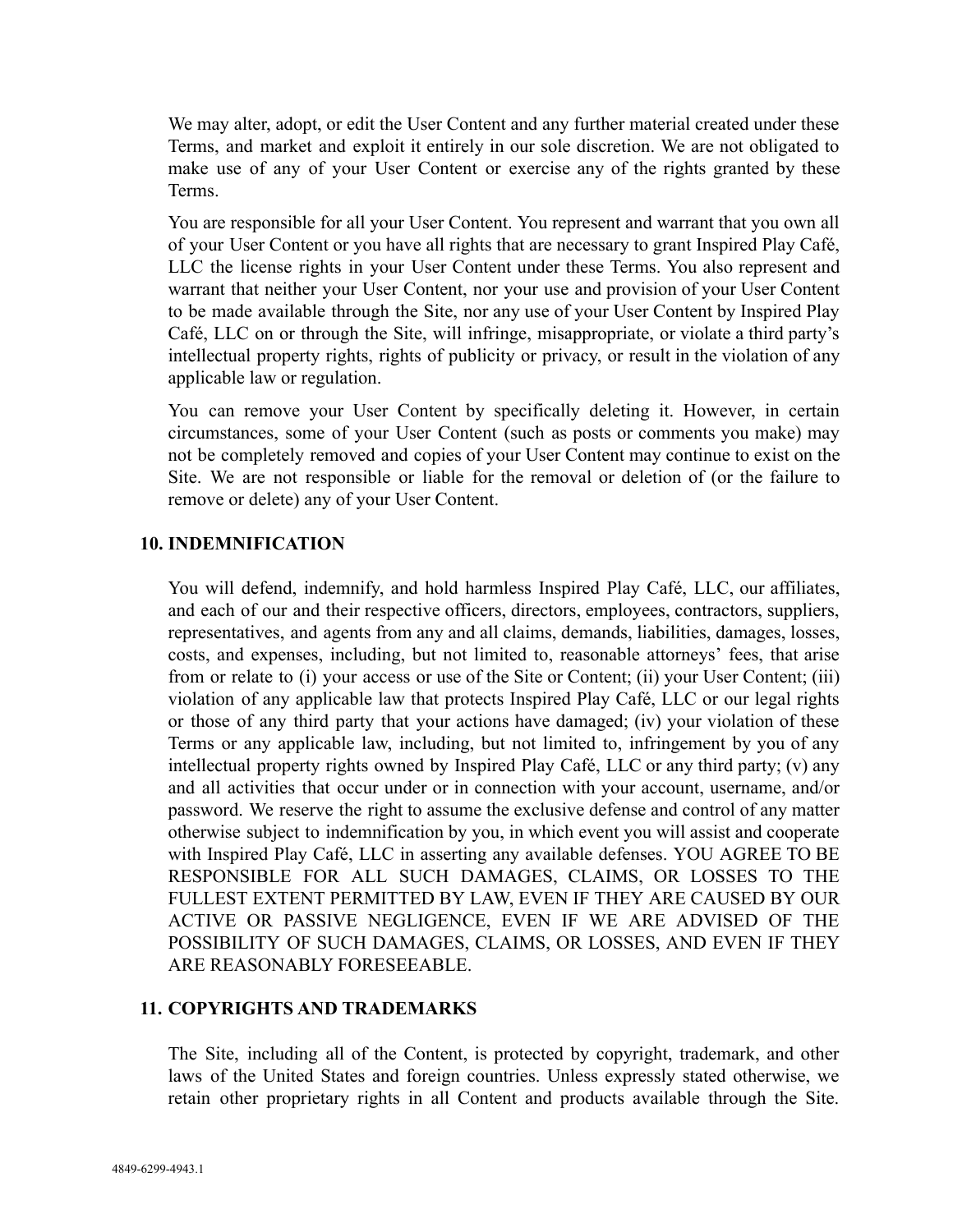Except as stated herein, none of the Content may be copied, modified, reproduced, distributed, republished, downloaded, performed, displayed, posted, transmitted, sold, and or made into derivative works in any form or by any means, including, but not limited to, electronic, mechanical, photocopying, recording, or otherwise without our prior written consent and permission of the respective copyright owner. You may not, without our express written permission or that of the respective copyright owner (i) copy, upload, publish, post, submit, or transmit any materials on any computer network or broadcast or publications media; (ii) modify the materials; or (iii) remove or alter any copyright or other proprietary notices contained in the materials. You also may not (i) sell, resell, or make commercial use of the Site, its Content, services, or products obtained through the Site; (ii) collect or use any product listings or descriptions; (iii) make derivative uses of the Site or its Content; or (iv) use any data mining, robots, or similar data gathering and extracting methods. You are not conveyed any right or license by implication, estoppel, or otherwise in or under any of our patent, trademark, copyright, or other proprietary rights of any third party.

Together with other logos and product names appearing on the Site, the following includes a partial list of our trademarks and/or registered trademarks in the United States and other countries: Logo for Inspired Play Café, LLC. These and all of our other trademarks may not be copied, imitated, or used, in whole or in part, without our prior written permission or that of the rights holder. In addition, all page headers, custom graphics, button icons, and scripts are our service marks, trademarks, and/or trade dress, and may not be copied, imitated, or used, in whole or in part, without our prior written permission. Any other names and brands on the Site may be claimed as the property of others.

# **12. DMCA/COPYRIGHT POLICY**

It is our policy to respect the copyright and intellectual property rights of others. We may remove content that appears to infringe the copyright or other intellectual property rights, including moral rights, of others. In addition, we may terminate access by Users who appear to infringe the intellectual property or other rights of others.

We comply with the Digital Millennium Copyright Act ("DMCA"). If you believe we or any User of the Site has infringed your copyright in any material way, please notify Inspired Play Café, LLC and provide the following:

- a. an identification of the intellectual property right claimed to have been infringed;
- b. an identification of the material you claim is infringing so that we may locate it on the Site;
- c. your address, telephone number, and email address;
- d. a statement by you that you have a good faith belief that the disputed use is not authorized by the owner or its licensee, or the agent of either of the foregoing, or the law;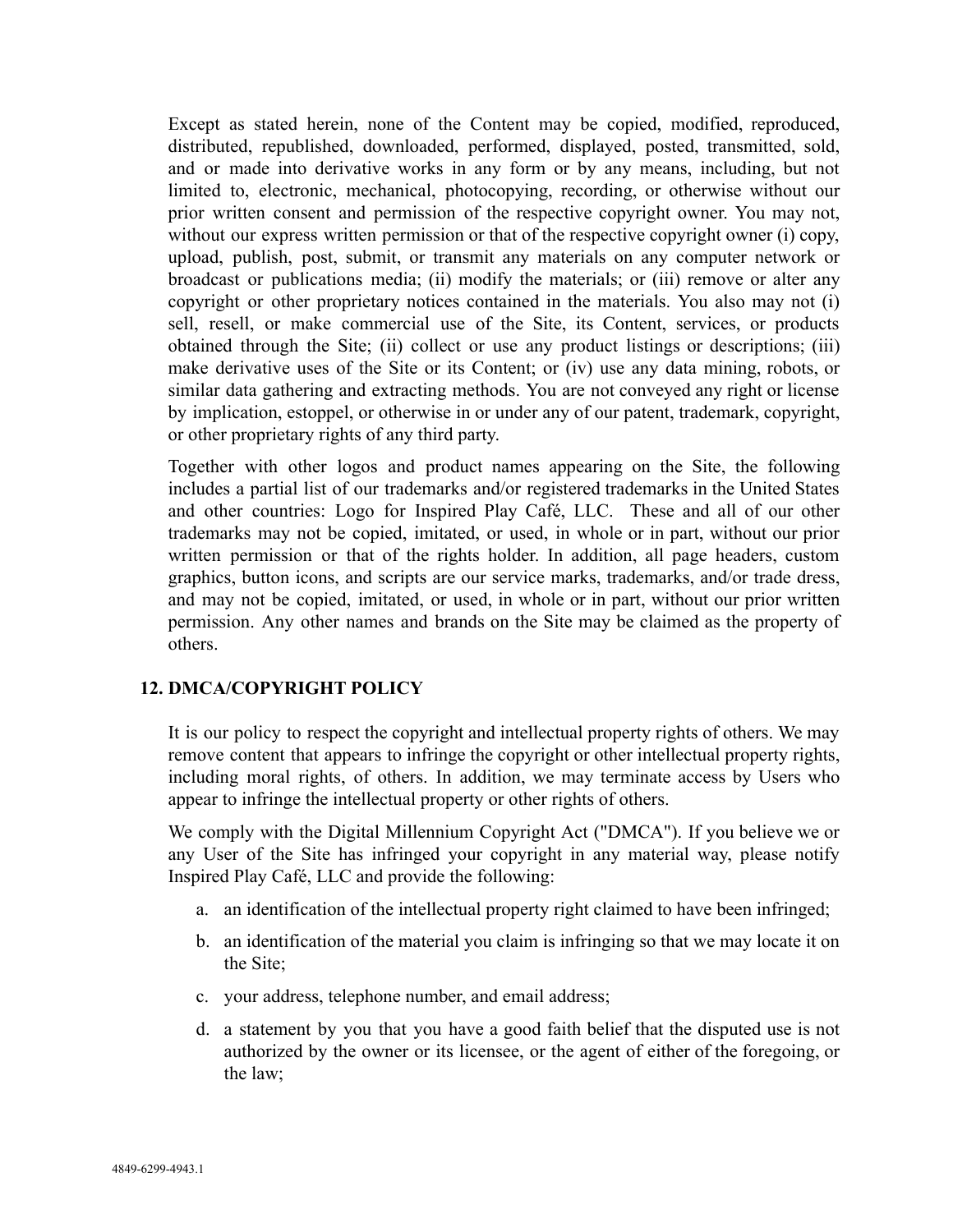- e. a statement by you that the above information in your notice is accurate and made under penalty of perjury; and
- f. that you are authorized to act on behalf of the owner of the intellectual property interest involved.

Please direct inquiries regarding intellectual property infringement issues by writing to the attention of the CEO & Founder of Inspired Play Café, LLC, Bianca Sisillo, at 6527 West 119<sup>th</sup> Street, Overland Park, Kansas, 66209.

### **13. LINKS TO THIRD-PARTY WEBSITES**

The Site may contain links to third party websites or services and advertisements for third parties (collectively, the "Third Party Sites & Ads"). Such Third-Party Sites & Ads are not under our control and we are not responsible for any Thirty-Party Sites & Ads. We provide these Third-Party Sites & Ads only as a convenience and are not responsible for the content, products, or services on or available from those Third-Party Sites  $\&$  Ads. You acknowledge sole responsibility for and assume all risk arising from your use of Third-Party Sites & Ads.

The inclusion of a hyperlink to Third-Party Sites & Ads does not imply affiliation, endorsement, or adoption by Inspired Play Café, LLC of the Third-Party Sites & Ads or any information contained therein.

Product satisfaction and return policy

Our goal is 100% customer satisfaction and if, for any reason, you are not completely satisfied with your order or any of our products, please contact 913-749-6851 or  $\frac{\sin(10)}{2}$  info $\frac{\sin(10)}{2}$  info $\frac{\sin(10)}{2}$  info $\frac{\sin(10)}{2}$  in Forms and exchanges, please see the Inspired Play Café, LLC [Return Policy.](https://23327ead-c37c-4cdf-8314-b939e11a6340.usrfiles.com/ugd/23327e_5151b0dd111347c3bac9fa8aa984aa24.pdf)

### **14. PRODUCT DESCRIPTIONS**

We have taken reasonable precautions to ensure that all product descriptions, prices, and other Content on the Site are correct and fairly described. By placing an order on this Site, or going to our physical location and purchasing food, services, and/or products, you are making an offer to Inspired Play Café, LLC. Our acknowledgment of an order means that your order request has been received; it does not mean that your order has been accepted or shipped or that the price or availability of an item has been confirmed. We reserve the right to not accept the offer if there has been a material error in the description of the product, or if the price advertised is incorrect. All prices are displayed in United States Dollars unless expressly indicated otherwise.

### **15. ONLINE PURCHASES**

If you wish to purchase any product or service made available through the Site (each such purchase, a "Transaction"), you may be asked to supply certain information relevant to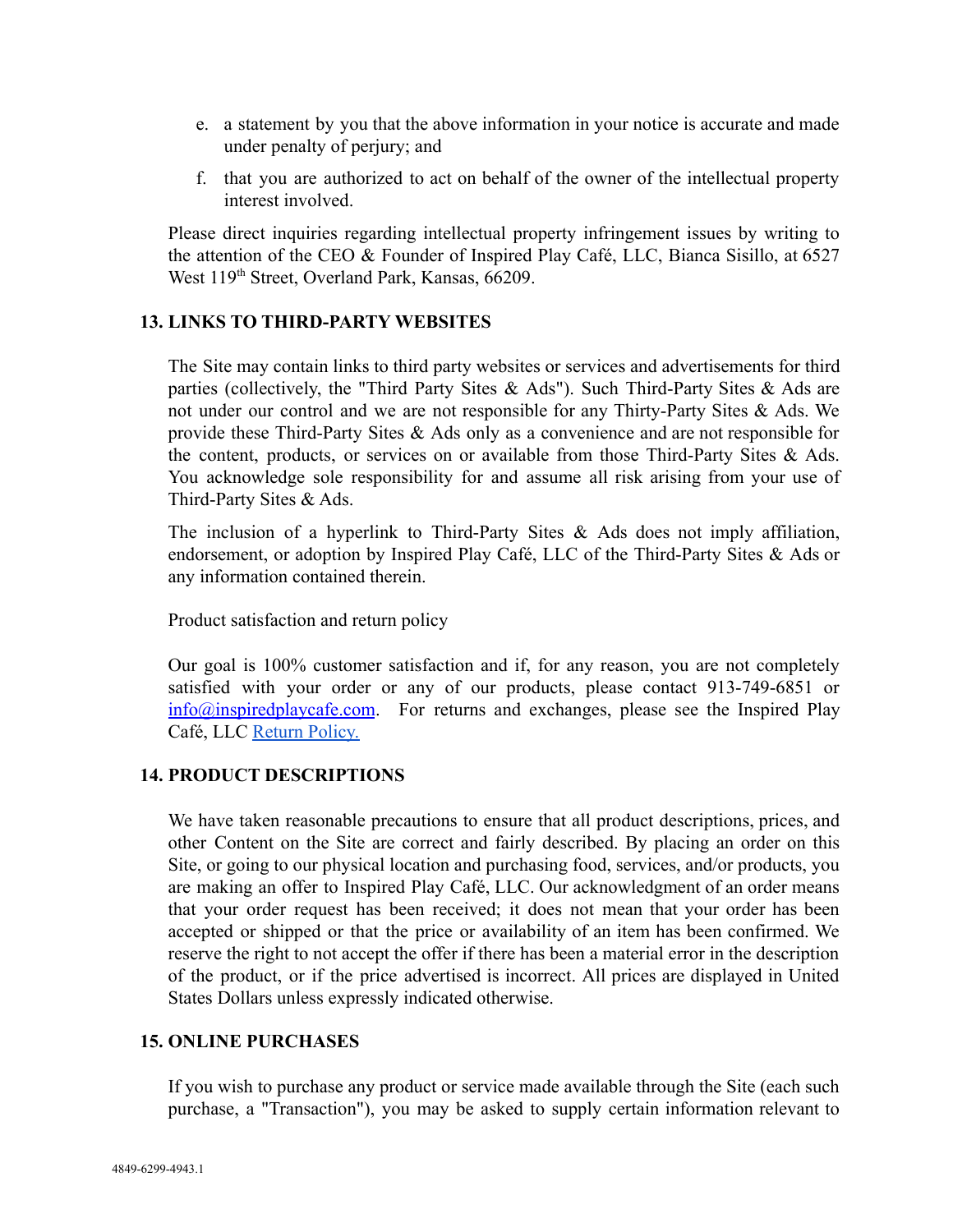your Transaction including, without limitation, your credit card number, the expiration date of your credit card, your billing address, and shipping information. YOU REPRESENT AND WARRANT THAT YOU HAVE THE LEGAL RIGHT TO USE ANY CREDIT CARD(S) OR OTHER PAYMENT METHOD(S) UTILIZED IN CONNECTION WITH ANY TRANSACTION. By submitting such information, you grant Inspired Play Café, LLC the right to provide such information to third parties for purposes of facilitating the completion of Transactions initiated by you or on your behalf. Verification of information may be required prior to the acknowledgment or completion of any Transaction.

All purchases of physical items from Inspired Play Café, LLC are made pursuant to a shipment contract. This means that the risk of loss and title of such items pass to you upon our delivery to the carrier.

All descriptions, images, references, features, Content, specifications, products, and prices of products and services described or depicted on the Site are subject to change at any time without notice. Certain weights, measures, and other descriptions are approximate and are provided for convenience purposes only. The inclusion of any products or services on the Site does not imply or warrant that these products or services will be available.

It is your responsibility to ascertain and obey all applicable local, state, federal, and international laws in regard to the receipt, possession, use, and sale of any item purchased from this Site. By placing an order, you represent that the products ordered will be used only in a lawful manner. We reserve the right, with or without prior notice, to do any one or more of the following: (i) limit the available quantity of or discontinue any product or service; (ii) bar any User from making or completing any or all Transaction(s); and (iii) refuse to provide any User with any product or service. You agree to pay all charges that may be incurred by you or on your behalf through the Site, at the price(s) in effect when such charges are incurred, including, without limitation, all shipping and handling charges. In addition, you remain responsible for any taxes that may be applicable to your Transactions.

### **16. ORDER AND PAYMENT INFORMATION**

If you use the site or other means to purchase a product or service, payment must be received by Inspired Play Café, LLC prior to our acceptance of an order, unless otherwise agreed to by us in advance. All of our products are subject to sales tax, which will be applied to your order total. We may need to verify information you provide before we accept an order and may cancel or limit an order any time after it has been placed. If payment has already been made and your order is cancelled or limited, we will refund you any payment made for the product that will not be shipped due to cancellation or limitation of an order in the same tender as the original purchase. We expressly condition acceptance of your order on your agreement to these Terms.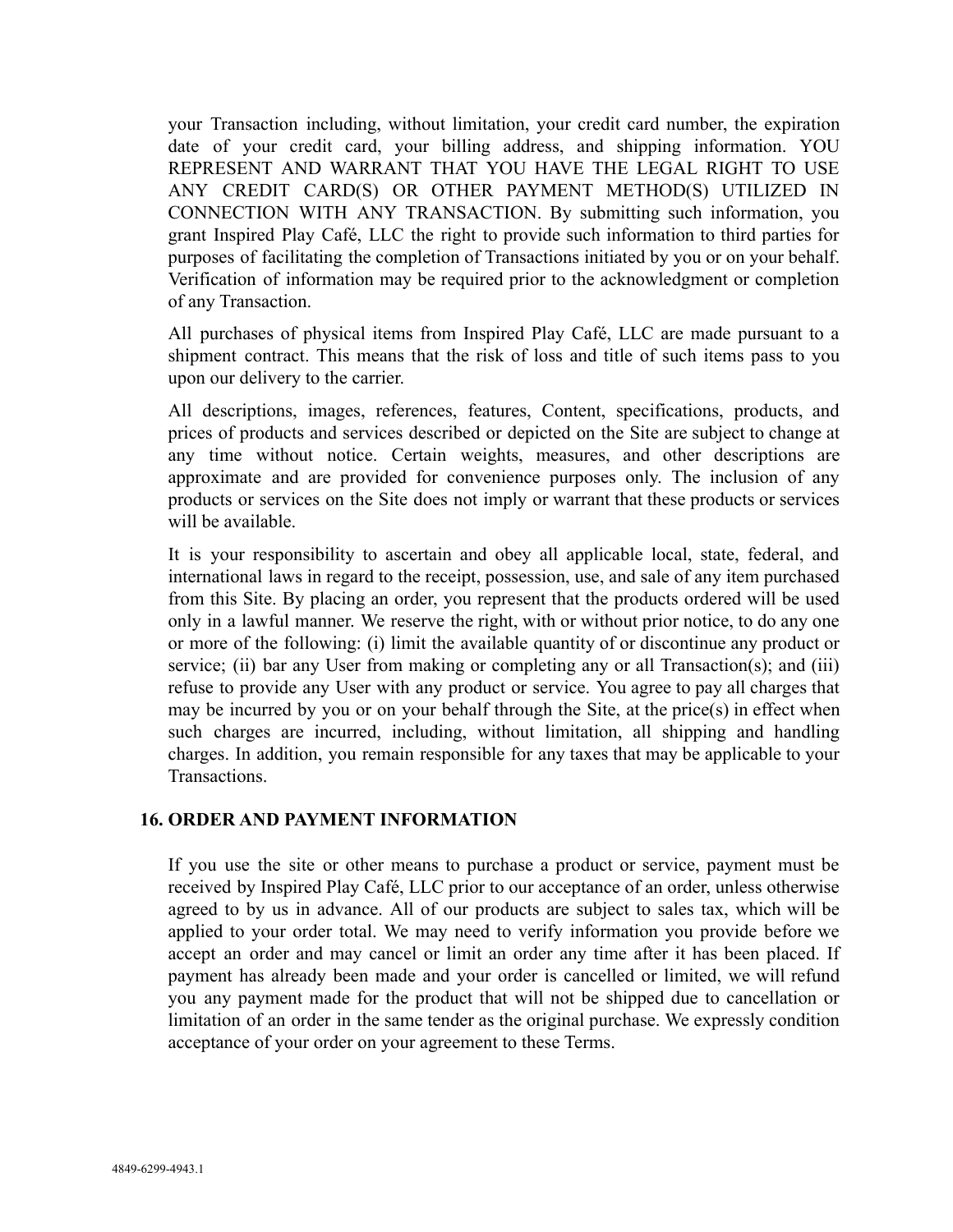We will add applicable shipping and handling fees to your charges, as stated in your order. We reserve the right to reject orders where the stated delivery address is outside the United States.

### **17. ANTI-DIVERSION**

We are not responsible for any injury or damage that may result from the purchase of products through distributors or retailers who are not authorized distributors or retailers of our products. We are not responsible for any injury or damage that may result from products purchased past their expiration date or those that have been altered or discontinued.

We are not responsible for any injury or damage that may result from the purchase of food products represented on our website but purchased at Inspired Play Café, LLC's physical location that are through distributors or retailers who are not authorized distributors or retailers of our food products. We are not responsible for any injury or damage that may result from products purchased past their expiration date or those that have been altered or discontinued.

### **18. DISCLAIMER OF WARRANTIES**

OUR PRODUCTS, SERVICES, AND CONTENT ARE PROVIDED "AS IS," WITHOUT ANY WARRANTY OF ANY KIND. WITHOUT LIMITING THE FOREGOING, WE EXPLICITLY DISCLAIM ANY WARRANTIES OF MERCHANTABILITY, FITNESS FOR A PARTICULAR USE, QUIET ENJOYMENT OR NON-INFRINGEMENT, AND ANY WARRANTIES ARISING OUT OF COURSE OF DEALING OR USAGE OF TRADE.

We make no warranty that the services or products available on the Site will meet your requirements or be available on an uninterrupted, secure, or error-free basis. You are solely responsible for all of your communications and interactions with other users of the site and with other persons with whom you communicate or interact as a result of your use of the site, including any services provided to you.

IN NO EVENT WILL OUR AGGREGATE LIABILITY ARISING OUT OF OR IN CONNECTION WITH ANY WARRANTIES RELATING TO OUR PRODUCTS, SERVICES, OR CONTENT, THESE TERMS AND YOUR USE OF THE SITE, INCLUDING, BUT NOT LIMITED TO, FROM YOUR PURCHASE OF ANY PRODUCTS VIA THE SITE, OR FROM THE USE OF OR INABILITY TO USE THE SITE, EXCEED THE AMOUNTS YOU HAVE PAID OR OWE FOR PRODUCTS PURCHASED VIA THE SITE IN THE LAST TWELVE (12) MONTH PERIOD PRIOR TO THE EVENT GIVING RISE TO YOUR CLAIM OF LIABILITY. THE LIMITATIONS OF LIABILITY AND DAMAGES SET FORTH ABOVE ARE FUNDAMENTAL ELEMENTS OF THE BASIS OF THE BARGAIN BETWEEN YOU AND Inspired Play Café, LLC. SOME JURISDICTIONS DO NOT ALLOW THE EXCLUSION OR LIMITATION OF LIABILITY FOR CONSEQUENTIAL OR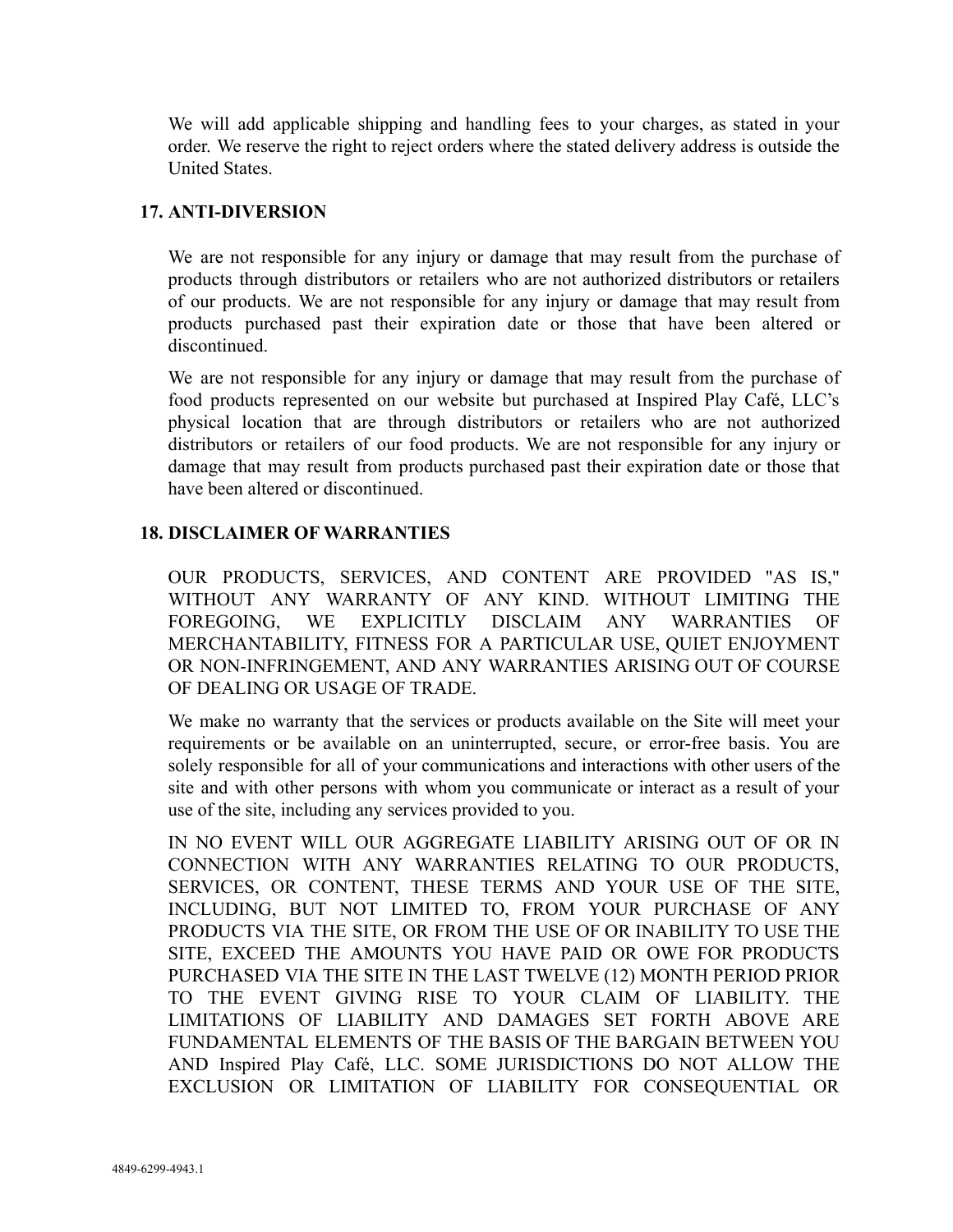INCIDENTAL DAMAGES, SO THE ABOVE LIMITATION MAY NOT APPLY TO YOU.

# **19. LIMITATIONS OF LIABILITY**

*NOTICE TO NEW JERSEY USERS***:** If you live in New Jersey, this section does not apply to you.

TO THE EXTENT PERMITTED BY LAW, YOU AGREE THAT NEITHER INSPIRED PLAY CAFÉ, LLC, BIANCA SISILLO, OUR AFFILIATES, OR ANY OTHER PARTY INVOLVED IN CREATING, PRODUCING, OR DELIVERING PRODUCTS, SERVICES, OR CONTENT ON THE SITE WILL BE LIABLE FOR ANY CLAIMS, LOSSES, OR DAMAGES (INCLUDING, WITHOUT LIMITATION, COMPENSATORY, INCIDENTAL, INDIRECT, SPECIAL, CONSEQUENTIAL, OR EXEMPLARY DAMAGES), HOWEVER CAUSED OR UNDER ANY THEORY OF LIABILITY – EVEN OUR OWN ACTIVE OR PASSIVE NEGLIGENCE – ARISING IN CONNECTION WITH (I) THE SITE; (II) THE USE OR INABILITY TO USE THE SITE; (III) THE USE OF OR RELIANCE ON ANY CONTENT OR INFORMATION DISPLAYED IN OR ON THE SITE; (IV) THE PURCHASE OR USE OF ANY PRODUCTS OR SERVICES THROUGH THE SITE OR OTHERWISE; (V) UNAUTHORIZED ACCESS TO OR ALTERATION OR LOSS OF YOUR TRANSMISSIONS OF DATA OR OTHER INFORMATION THAT IS SENT TO OR RECEIVED BY THE SITE; (VI) ERRORS, SYSTEM DOWN TIME, NETWORK OR SYSTEM OUTAGES, FILE CORRUPTION, OR SERVICE INTERRUPTIONS; OR (VII) OTHERWISE UNDER THESE TERMS, WHETHER OR NOT REASONABLY FORESEEABLE, EVEN IF WE OR OUR REPRESENTATIVES ARE ADVISED OF THE POSSIBILITY OF SUCH DAMAGES, CLAIMS, OR LOSSES, AND NOTWITHSTANDING ANY FAILURE OF ESSENTIAL PURPOSE OF ANY LIMITED REMEDY.

NOTWITHSTANDING ANYTHING TO THE CONTRARY HEREIN, OUR LIABILITY TO YOU FOR ANY CAUSE OF ACTION OR CLAIM WHATSOEVER, AND REGARDLESS OF THE FORM OF THE ACTION, WILL AT ALL TIMES BE LIMITED TO THE AMOUNT PAID, IF ANY, BY YOU IN THE LAST TWELVE (12) MONTHS TO INSPIRED Play Café, LLC FOR ANY PRODUCTS OR SERVICES SUPPLIED BY US THROUGH YOUR USE OF THE SITE OR OTHERWISE.

WE WILL NOT BE LIABLE IN ANY AMOUNT FOR FAILURE TO PERFORM ANY OBLIGATION UNDER THESE TERMS IF SUCH FAILURE IS CAUSED BY THE OCCURRENCE OF ANY UNFORESEEN CONTINGENCY BEYOND OUR REASONABLE CONTROL, INCLUDING, WITHOUT LIMITATION, INTERNET OUTAGES, COMMUNICATIONS OUTAGES, FIRE, FLOOD, OR WAR.

The terms of this section survive any termination of these Terms.

# **20. TERMINATION**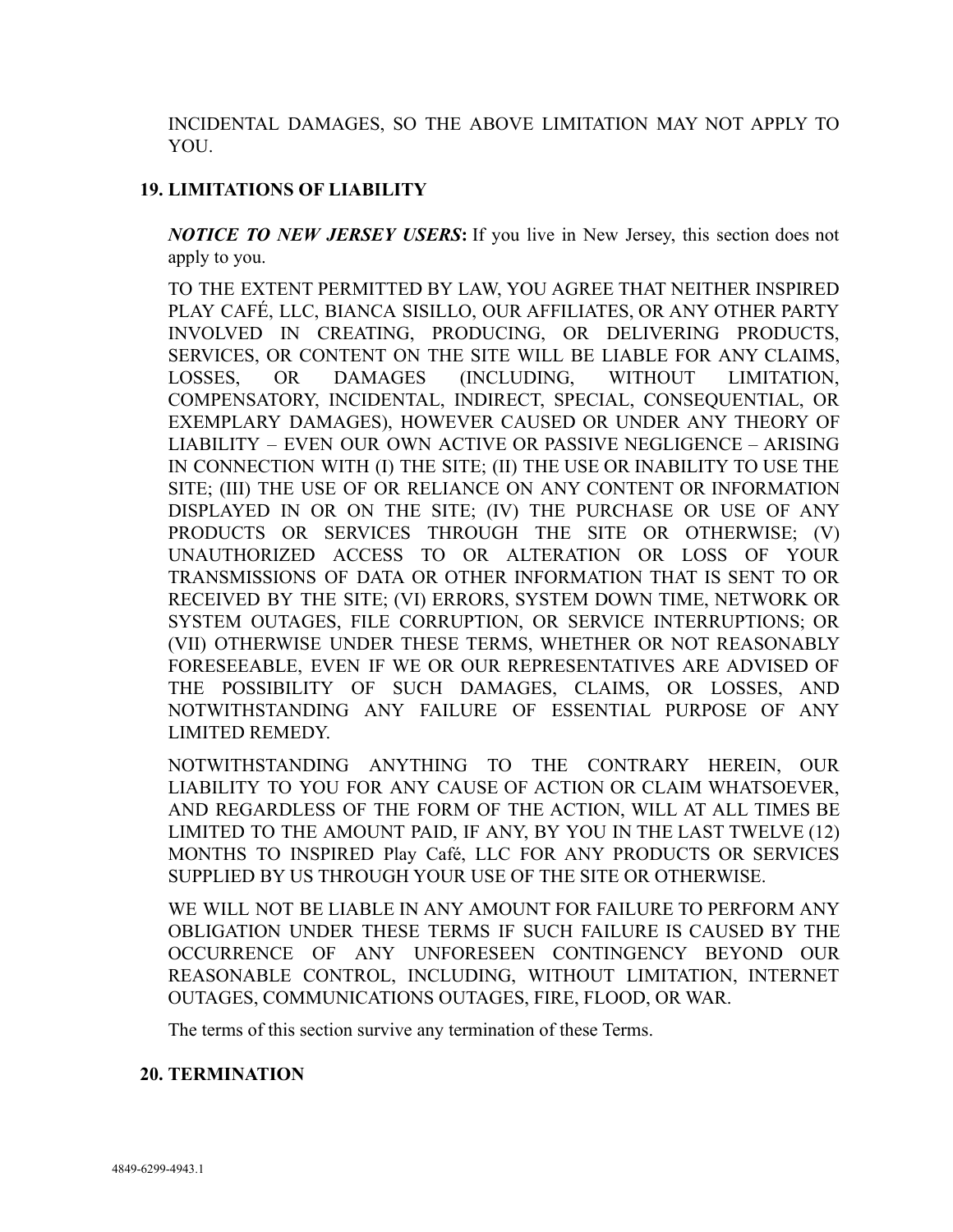*NOTICE TO NEW JERSEY USERS***:** If you live in New Jersey, this section does not apply to you.

Notwithstanding any of these Terms, we reserve the right, without notice and in our sole discretion, for any reason or no reason, to terminate your ability to use the Site and to block and prevent future access to and use of the Site. You agree that we will not be liable for any termination of your use of or access to the Site.

### **21. NO THIRD-PARTY BENEFICIARIES**

We and you are the only parties entitled to enforce these Terms. These Terms do not and are not intended to confer any rights or remedies upon any person other than you and Inspired Play Café, LLC. Notwithstanding the foregoing, the parties agree that the payment card networks are third party beneficiaries of these Terms for purposes of enforcing provisions relating to payments, but that their consent or agreement is not necessary for any changes or modifications to these Terms. You also agree that if we assign, transfer, or subcontract any of our rights or obligations under these Terms to any third party in writing, such third party may enforce the Terms that are assigned, transferred, or subcontracted.

### **22. DISPUTE RESOLUTION**

# **AGREEMENT TO ARBITRATE AND WAIVER OF CLASS ACTIONS AND CLASS ARBITRATIONS**

We each agree that any dispute, claim, or controversy arising out of or relating to our products, services, these terms, including our privacy policy and cookie policy, or the breach, termination, enforcement, interpretation, or validity thereof or the use of the services or content available on or through the site (collectively, "disputes") will be settled by confidential binding arbitration, except that each party retains the right to (i) bring an individual action in small claims court; and (ii) seek injunctive or other equitable relief in a court of competent jurisdiction to prevent the actual or threatened infringement, misappropriation, or violation of a party's copyrights, trademark, trade secrets, patents, or other intellectual property rights (the action described in the foregoing clause (ii) an "IP Protection Action"). The exclusive jurisdiction and venue of any IP Protection Action will be the state and federal courts located in Houston, Texas and each of the parties hereto waives any objection to jurisdiction and venue in such courts.

**You acknowledge and agree that both you and Inspired Play Café, LLC are waiving the right to a trial by jury or to participate as a plaintiff or class representative or class member in any purported class action or representative proceeding.** Further, unless we both otherwise agree in writing, the arbitrator may not consolidate more than one person's claims and may not otherwise preside over any form of any class or representative proceeding. If this specific paragraph is held unenforceable, then the entirety of this "Dispute Resolution" section will be deemed void. Except as provided in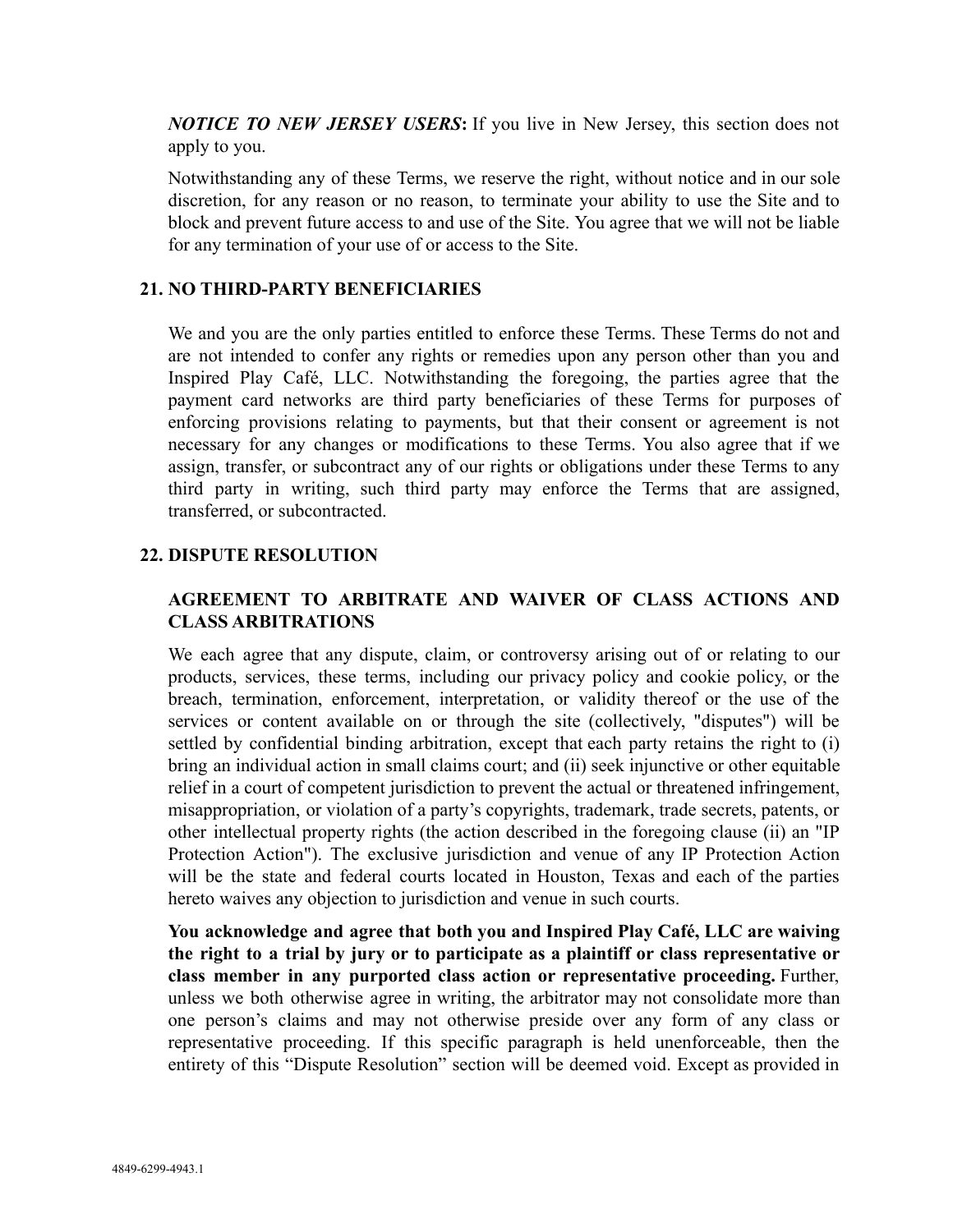the preceding sentence, this "Dispute Resolution" section will survive termination of these Terms.

The parties agree that (i) these Terms memorialize a transaction in interstate commerce; (ii) the Federal Arbitration Act (9 U.S.C. §§ 1, et seq.) governs the interpretation and enforcement of this section; and (iii) this section will survive termination of these Terms.

### **23. ARBITRATION RULES**

The arbitration will be administered and governed by the Comprehensive or Expedited Arbitration Procedures of Judicial Arbitration and Mediation Services (JAMS), whichever is appropriate and in effect at the time the arbitration is initiated (the "JAMS Procedures"), which are available at [http://www.jamsadr.com](http://www.jamsadr.com/) or by calling 1-800-352-5267.

The parties expressly agree that JAMS may not administer any multiple claimant or class arbitration, as the parties agree that the arbitration will be limited to the resolution of individual claims only.

### **24. DISPUTE NOTICE AND ARBITRATION PROCESS**

Prior to initiating an arbitration proceeding, you must first send Inspired Play Café, LLC a written statement setting forth your name, address, and telephone number, the facts giving rise to the dispute, and the relief requested ("Dispute Statement"). The Dispute Statement to Inspired Play Café, LLC must be mailed to the attention of Bianca Sisillo, CEO & Founder of Inspired Play Café, LLC, 6527 W 119<sup>th</sup> Street, Overland Park, Kansas 66209 via nationally recognized overnight courier. If we are unable to resolve your claim within thirty (30) days of receipt of the Dispute Statement, then either party that desires to initiate an arbitration must provide the other party with a written Demand for Arbitration as specified in the JAMS Procedures.

The arbitrator, and not any federal, state, or local court or agency, will have exclusive authority to resolve all Disputes arising out of or relating to the interpretation, applicability, enforceability, or formation of these Terms, including, but not limited to, any claim that all or any part of these Terms is void or voidable. Notwithstanding this broad delegation of authority to the JAMS arbitrator, a court may determine the limited question of whether a claim or cause of action is an IP Protection Action.

### **25. ARBITRATION LOCATION AND PROCEDURE**

Unless the parties otherwise agree, the arbitration will be conducted in the county where you reside. If your claim does not exceed \$10,000, then (i) the arbitration will be conducted solely on the basis of documents the parties submit to the arbitrator, unless you request a hearing or the arbitrator determines that a hearing is necessary; and (ii) if there is a hearing, you may choose whether to participate in person or by telephone. If your claim exceeds \$10,000, your right to a hearing will be determined by the JAMS Procedures. Subject to the JAMS Procedures, the arbitrator will have the discretion to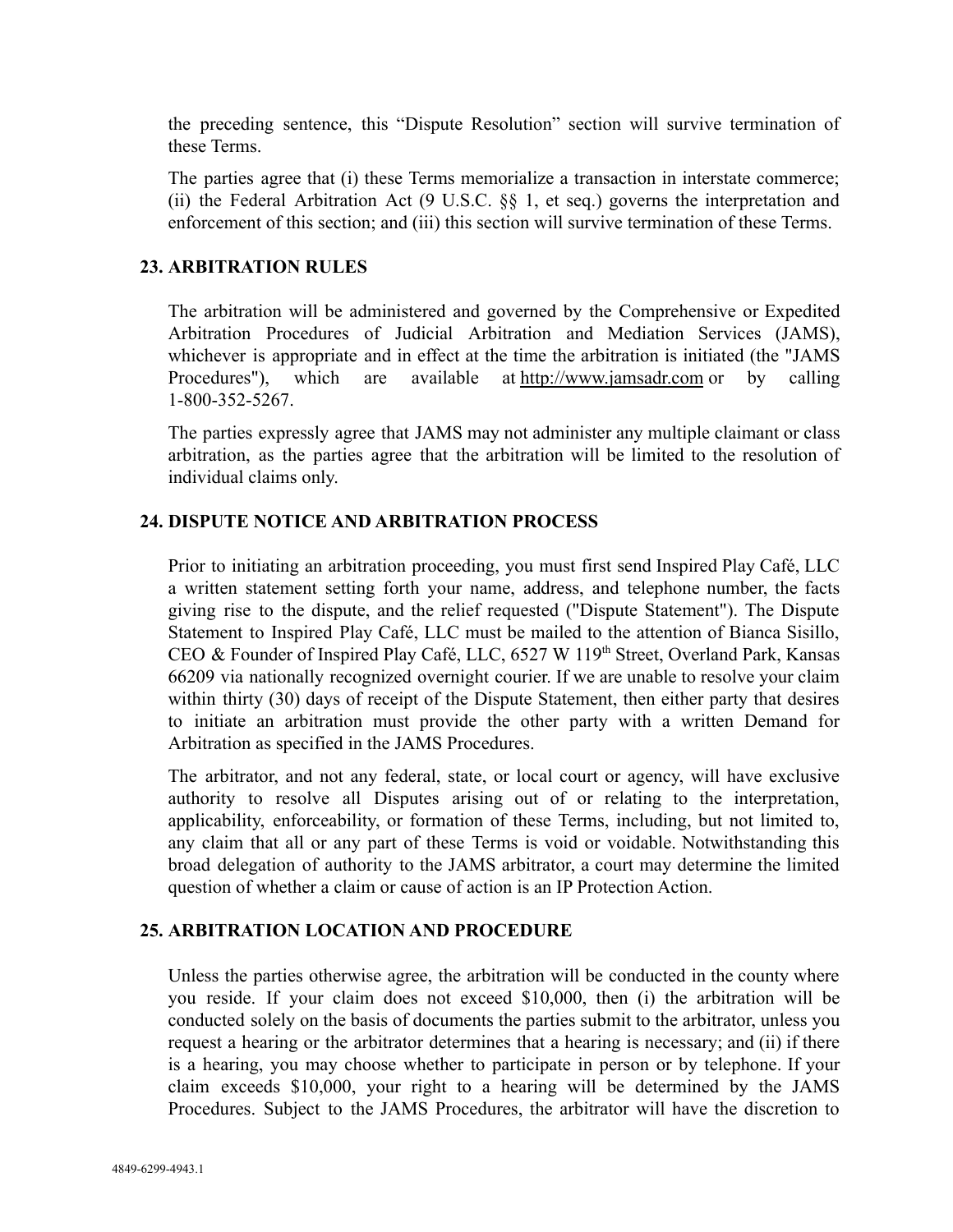direct a reasonable exchange of information by the parties, consistent with the expedited nature of the arbitration.

### **26. ARBITRATOR'S DECISION**

The arbitrator's decision will include the essential findings and conclusions of law upon which the arbitrator based the award. Judgment on the arbitration may be entered in any court having competent jurisdiction thereof. The arbitrator's award of damages must be consistent with the terms of the "Disclaimer of Warranties," and "Limitations of Liability" sections above as to the types and amounts of damages for which a party may be held liable. The arbitrator may award declaratory and injunctive relief only in favor of the claimant and only to the extent necessary to provide relief warranted by the claimant's individual claim. If you prevail in arbitration you will be entitled to an award of attorneys' fees and expenses, to the extent provided under applicable law. Inspired Play Café, LLC will not seek, and hereby waives all rights it may have under applicable law to recover, attorneys' fees and expenses if it prevails in arbitration.

# **27. TIME LIMIT FOR RESOLVING DISPUTES**

The parties agree that any cause of action either may have with respect to the Site or our products, services, and Content must be commenced within one (1) year after the Dispute arises, notwithstanding any statutes of limitations to the contrary. Many states' laws set statutes of limitations that are longer than one (1) year. If you live in a state that has statutes of limitations that are longer than one (1) year, by agreeing to these Terms, you are agreeing to shorten the time you have to bring a claim. This means that if you wait longer than one (1) year to initiate arbitration under this section, you will lose some or all rights you may have to any recovery, including the right to recover damages, in connection with a Dispute.

*NOTICE TO NEW JERSEY USERS***:** If you live in New Jersey, your agreement to this provision shortens the time within which you may bring a Dispute.

The terms of this Dispute Resolution section survive any termination of these Terms.

Right to opt-out or reject future changes to dispute resolution section

You may elect to opt-out (exclude yourself) from the final, binding, individual arbitration procedure or waiver of class and representative proceedings specified in this section by sending a written letter via nationally recognized overnight courier to the attention of Bianca Sisillo, CEO & Founder of Inspired Play Café, LLC, 6527 W 119<sup>th</sup> Street, Overland Park, Kansas 66209 within thirty (30) days of your first visit to and use of the Site that specifies your (i) name; (ii) mailing address; and (iii) request to be excluded from the final, binding, individual arbitration procedure or waiver of class and representative proceedings specified in this section. In the event you opt-out consistent with the procedure set forth above, all other terms and conditions of these Terms will continue to apply. If you do not opt-out, then the terms of this section will apply.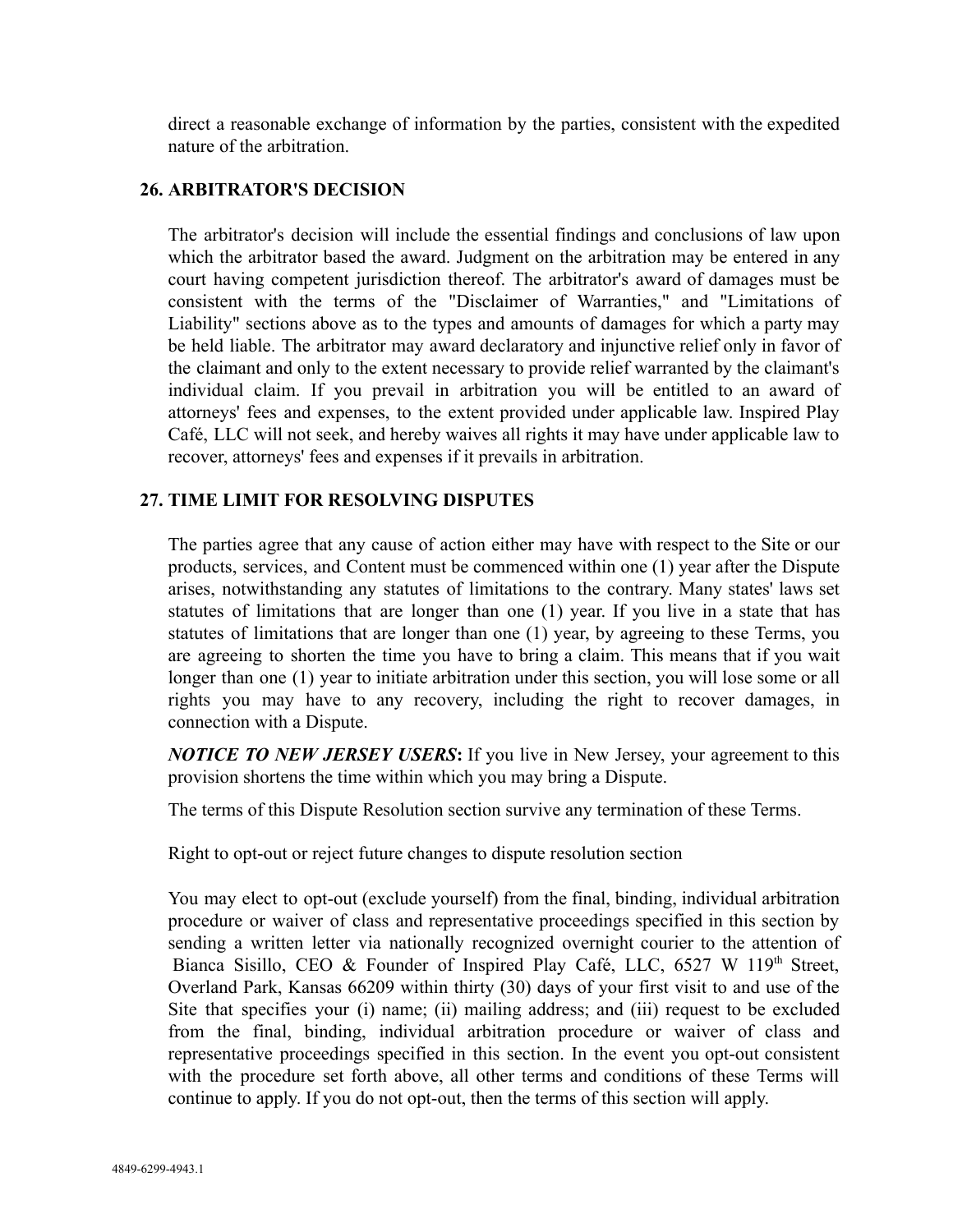Notwithstanding the provisions of "Changes to Terms of Use" section above, if Inspired Play Café, LLC changes this "Dispute Resolution" section after the date you first accepted these Terms (or accepted subsequent changes to the Terms), you may reject any such change by sending Inspired Play Café, LLC written notice to the attention Bianca Sisillo, CEO & Founder of Inspired Play Café, LLC, 6527 W 119<sup>th</sup> Street, Overland Park, Kansas 66209 within thirty (30) days of the date such change became effective, as indicated in the "Last Updated" date above. By rejecting any change, you are agreeing that you will arbitrate any Dispute between you and Inspired Play Café, LLC in accordance with the provisions of this "Dispute Resolution" section as of the date you first accepted these Terms (or accepted any subsequent changes to these Terms).

### **28. GENERAL TERMS**

These Terms constitute the entire and exclusive understanding and agreement between Inspired Play Café, LLC and you regarding the Site, Content, products, and services that may be provided on the Site, and these Terms supersede and replace any and all prior oral or written understandings or agreements between you and Inspired Play Café, LLC regarding the Content, products, or services provided on the Site. If, for any reason, a court of competent jurisdiction finds any provision of these Terms invalid or unenforceable, that provision will be enforced to the maximum extent permissible and the other provisions of these Terms will remain in full force and effect.

You may not assign or transfer these Terms, by operation of law or otherwise, without our prior written consent. Any attempt by you to assign or transfer these Terms without such consent will be null and of no effect. We may freely assign or transfer these Terms without restriction. Subject to the foregoing, these Terms will bind and insure to the benefit of the parties, their successors, and permitted assigns.

Any notices or other communications provided by Inspired Play Café, LLC under these Terms, including those regarding modifications to these Terms, will be given by posting to the Site.

Our failure to enforce any right or provision of these Terms will not be considered a waiver of those rights. The waiver of any such right or provision will be effective only if in writing and signed by a duly authorized representative of Inspired Play Café, LLC. Except as expressly set forth in these Terms, the exercise by either party of any of its remedies under these Terms will be without prejudice to its other remedies under these Terms or otherwise.

Nothing in these Terms will be construed as creating a joint venture, partnership, employment, or agency relationship between you and Inspired Play Café, LLC, and you do not have any authority to create any obligation on our behalf.

### **29. CONTACT INFORMATION**

If you have any questions for Inspired Play Café, LLC, they would be delighted to hear from you. You can write to them here: